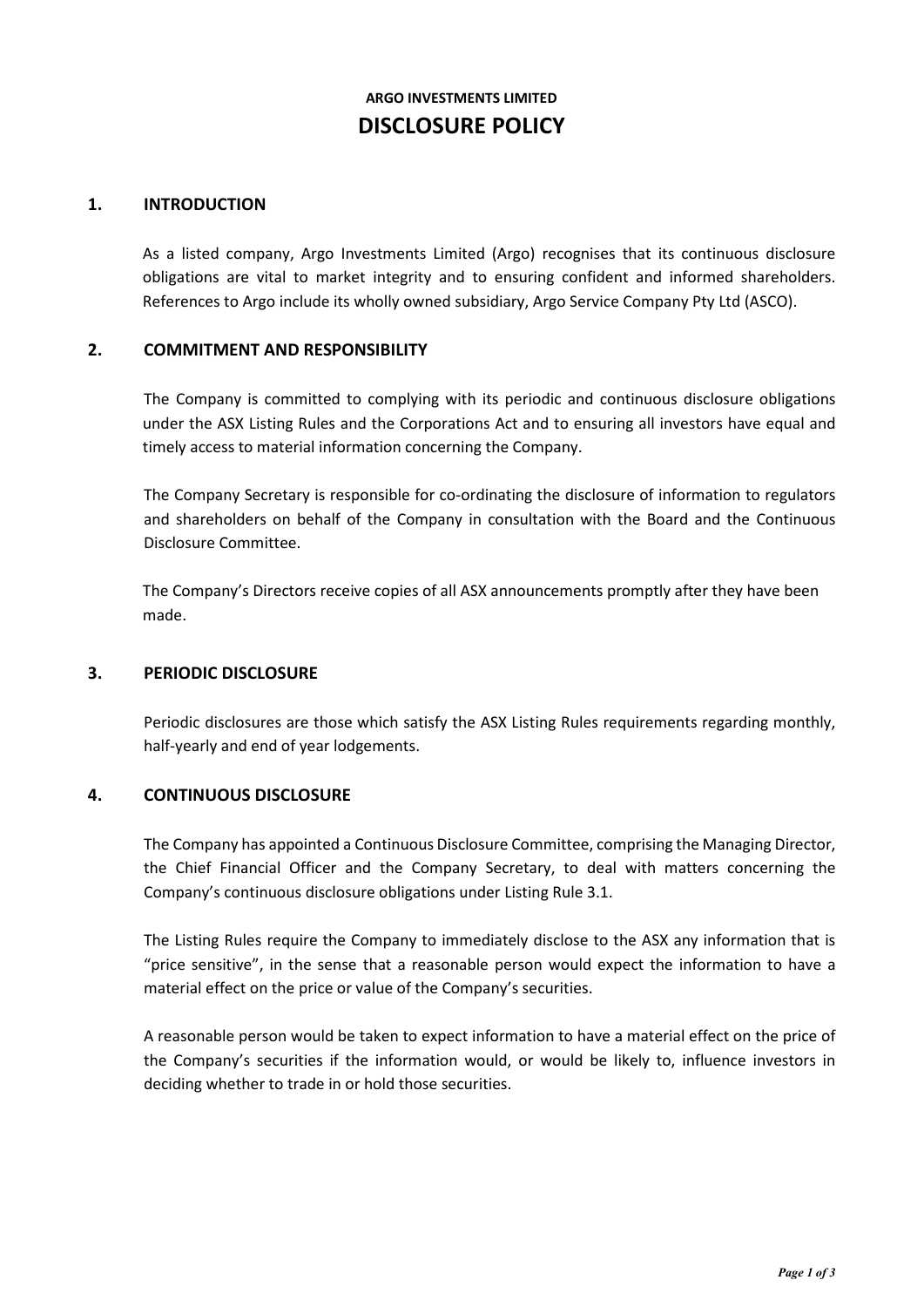However, the Company is not required to disclose that information if:

- **•** a reasonable person would not expect the information to be disclosed; and
- **•** the information is confidential and the ASX has not formed the view that the information has ceased to be confidential; and
- **•** the information is of a kind exempted under Listing Rule 3.1A. (e.g. disclosure of the information would breach the law, the information concerns an incomplete proposal or negotiation, is insufficiently definite, is generated for internal management purposes or is a trade secret).

All three of these requirements must be met for the information to be exempt from disclosure.

There may however, be circumstances where even though all of the requirements in the Listing Rule discussed above exempt the information from disclosure, the ASX considers that there is or is likely to be a false market in the Company's securities (for example, because of press speculation or market rumour). In these circumstances, the ASX may direct the Company to make a clarifying statement to prevent or correct the false market.

All staff are required to inform a member of the Continuous Disclosure Committee immediately if they become aware of any potentially price sensitive information relating to the Company. The Continuous Disclosure Committee, in consultation with the Board, will consider whether disclosure to the ASX is required.

The Company may request a trading halt from the ASX to prevent trading in the Company's securities by an inefficient and uninformed market. The Continuous Disclosure Committee will manage the process of seeking a trading halt in consultation with the Board.

Any price sensitive information must be released to the market through the ASX. Following confirmation of receipt from the ASX, the Company will ensure that the Board receives a copy of the announcement and that it is posted under the 'ASX announcements' section on its website.

# **5. MARKET SPECULATION**

As a general rule, the Company will not comment on market speculation unless required by the ASX.

# **6. AUTHORISED SPOKESPERSONS**

Officers authorised to speak on behalf of the Company on market disclosure issues are:

- **•** the Chairman;
- **•** the Managing Director; and
- **•** the Company Secretary.

Any other staff contacted for comment by third parties must always refer the inquiry to the Managing Director or the Chairman.